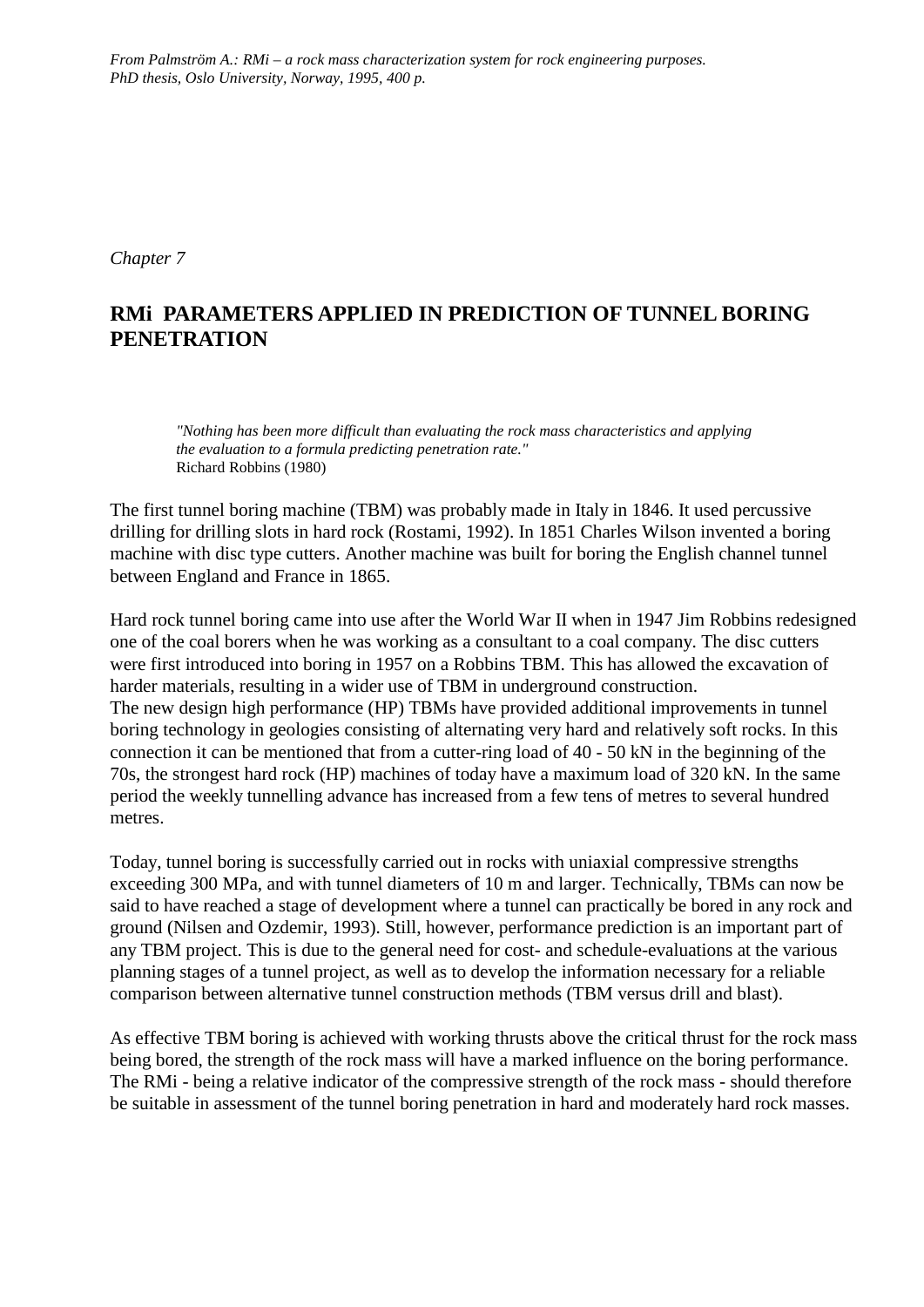# **7.1 Factors influencing the TBM performance**

Some of the main factors influencing on the TBM performance are listed in Table 7-1.

TABLE 7-1 HARD ROCK MASS AND MACHINE FACTORS INFLUENCING TBM PERFORMANCE (from Lislerud, 1988)

| Rock mass factors                                                                                                                                                                         | <b>Machine factors</b>                                                                                                                                                                                                                                                                                                      |
|-------------------------------------------------------------------------------------------------------------------------------------------------------------------------------------------|-----------------------------------------------------------------------------------------------------------------------------------------------------------------------------------------------------------------------------------------------------------------------------------------------------------------------------|
| - Rock mass jointing $(k_s)$<br>• type and continuity<br>° frequency<br>° orientation<br>- Rock porosity<br>- Rock drillability (DRI)<br>- Rock hardness/abrasiveness<br>- Stress in rock | - Thrust per cutter (M)<br>- Cutter edge bluntness $(b_r)$<br>- Cutter spacing (A)<br>- Cutter diameter (d)<br>- Torque capacity and RPM<br>- The machine's capacity for handling large chips or blocks<br>- General solidity against blows and vibrations<br>- Cutterhead curvature and diameter (D)<br>- Backup equipment |

In this work only the effect of the rock mass factors has been analyzed. These can be divided into:

- Intact rock properties, which for excavation with TBM can be characterized in different ways. Chen and Vogler (1992) mention the following methods which are mainly used today:
	- − Strength properties, such as uniaxial compressive strength, tensile strength, point load strength index.
	- − Hardness, such as Schmidt hardness, total hardness, Mohr hardness, Shore scleroscope, NBC cone indenter.
	- − Energy properties, such as fracture toughness, toughness index, critical energy release rate, and acoustic emission properties.
	- − Rock internal texture, such as grain size, grain shape, porosity, cementation and orientation of grains.
	- − Empirical parameters, such as drillability index, Goodrich drillability, Morris' drillability, specific energy test by instrumented cutting, NTH drillability test, direct cutting testing, etc.
- Jointing properties, which includes the quantity of joints and the joint characteristics. It has long been known that the frequency and orientation of joints in a rock mass is an important factor in TBM tunnelling (Graham, 1976). Rostami (1992) mentions, however, that due to the complexity of jointing, little success in applying this parameter has been achieved to date.

# **7.2 Prediction models**

In general, methods for TBM performance prediction are based on one or more of the following main principles:

- 1. Field mapping and/or -testing
- 2. Small scale laboratory testing ("index testing")
- 3. Large scale laboratory testing
- 4. Empirical methods
- 5. Theoretical models

Many researchers have independently worked on their own indices and tests to be able to predict the performance and economic factors associated with boring rock tunnels. Therefore, a wide variety of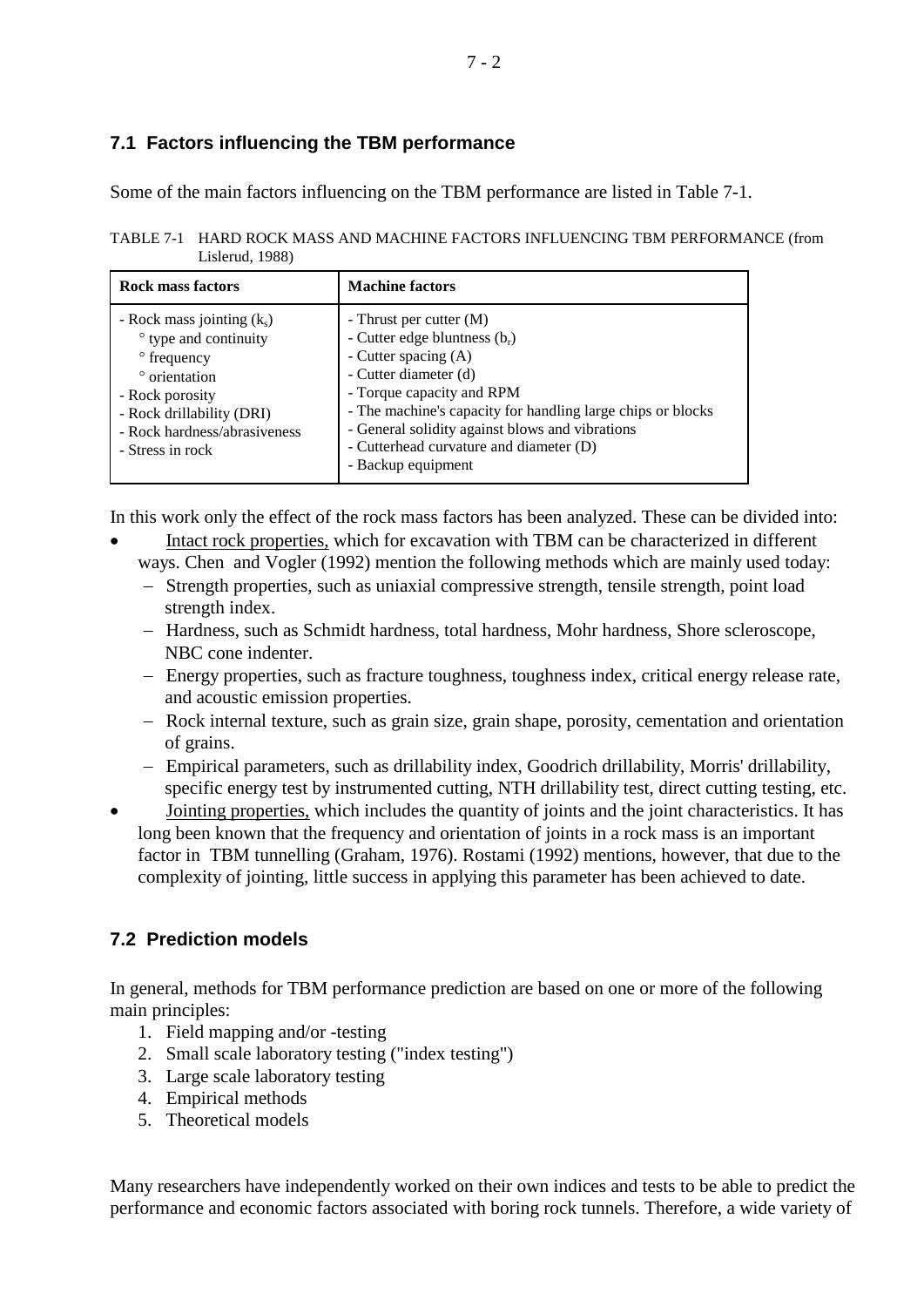performance prediction methods and principles are used in different countries and by the various research institutes and TBM manufacturers. Some of the methods are based mainly on one or two rock parameters (for instance uniaxial compressive strength and a rock abrasion value), while others are based on a combination of comprehensive laboratory, field- and machine-data.

The effect on the boring rate from jointing is a factor, which has been pursued for many years. It has always been recognized that the presence of joints improves the boring rate. However, *"in the interest of conservatism in most analyses, the improvement in boring rate due to jointing has been neglected by testing unfractured specimens of solid rock and basing predictions on the strength characteristics of intact rock"* (Robbins, 1980). This has probably caused some of the problems in comparing the various models, which have been mentioned in published papers.

Of the many models presented, the NTH model (Norwegian Institute of Technology, 1994) is considered to be the closest relation to the RMi system and its parameters. The NTH performance prediction model is a combination of the main principles nos. 1, 2, and 4 shown above. A short description of this method is given in the following.

# *7.2.1 The NTH prognosis model*

The main advantages of the NTH model for TBM performance prediction are the generally very comprehensive empirical data-base, where the important influence of rock jointing can be easily taken into account (Nilsen and Ozdemir, 1993).

The model is based primarily on empirical correlations between geological/rock mechanical parameters and actual tunnelling performance. Time and cost curves for the various tunnelling operations have been established by collecting and analysing a large amount of data on tunnelling performance and rock mass properties from tunnelling in Europe. The model has been continuously revised and improved as new tunnelling data and TBM modifications become available. Today's model, version no. 5, is based on data from about 230 km of bored tunnels.

Geological field mapping, rock sampling and rock testing form the basis for the performance prediction. It does not deal directly with cutting force requirements; but rather uses data on rock and machine specifications to provide an estimate of machine performance. The model uses the following information as input:

- a. Rock parameters, including jointing, drillability index, and abrasiveness. (Abrasiveness is used in the bit wear evaluation.)
- b. Machine parameters, consisting of cutter shape and size, cutterhead RPM, cutterhead curvature, number of discs on the cutterhead, and the applied thrust and power on the machine.

The following tests are carried out to find the so-called 'drilling rate index ' (DRI) (refer to Movinkel (1986) and Lislerud (1988)):

- Brittleness test - a rock aggregate impact test.

- Siever's J-value test, a miniature drill test expressing the hardness of the rock surface.

With these input parameters and a parameter for the jointing, the model then produces an estimate of machine advance using empirically developed relationships.

## **7.3 The use of RMi parameters to characterize rock masses for TBM**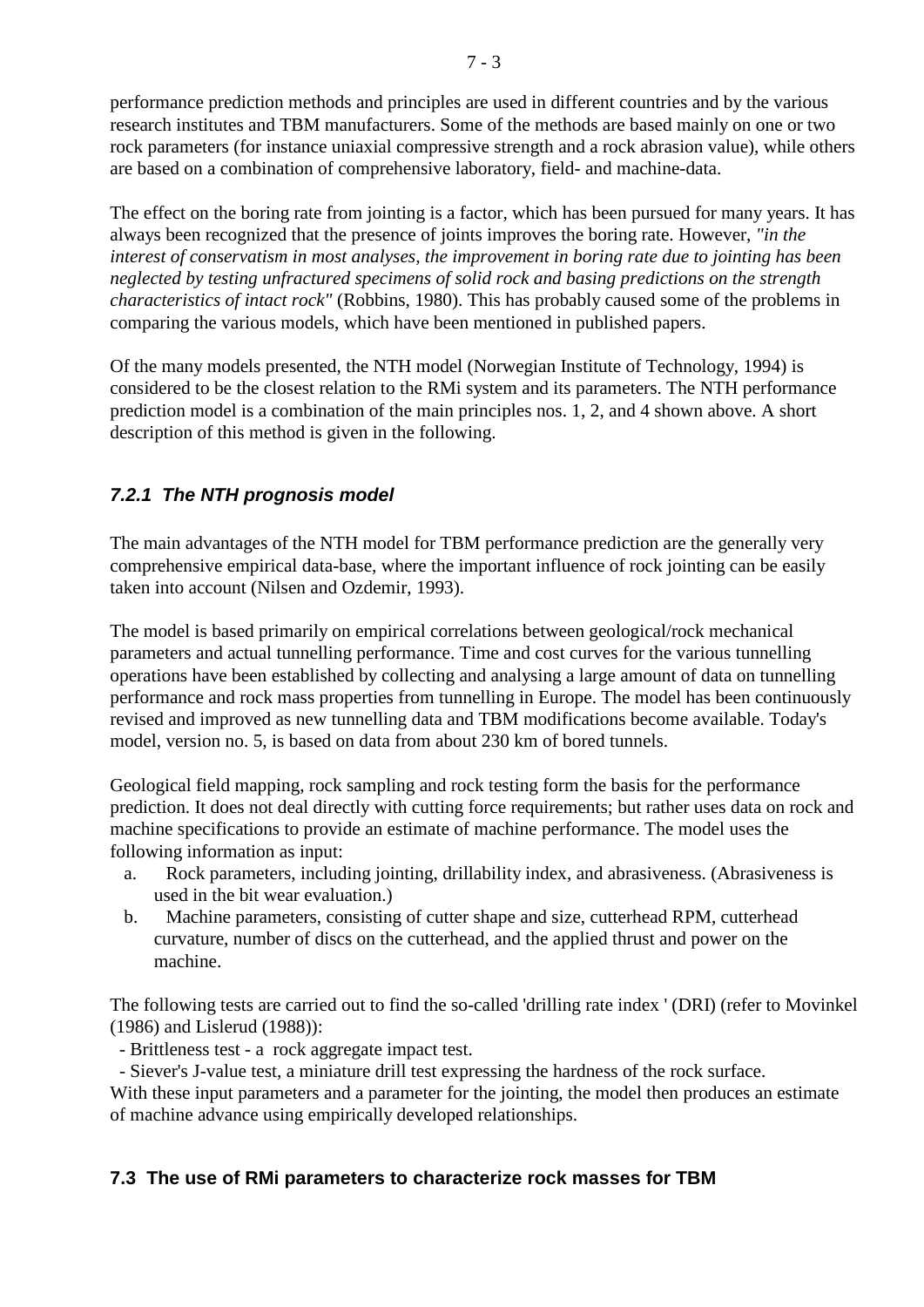According to the NTH model the penetration rate can be estimated by combining the rock material's drilling properties with the jointing of the rock mass and the representative machine factors. The system for applying the RMi to evaluate the TBM boring capacity is shown in Fig. 7-1. Separate parameters have been chosen for:

- The rock material, represented by its compressive strength,  $\sigma_c$ .
- The jointing, represented by the jointing parameter (JP)
- The tunnel /shaft boring machine properties (K), represented by the utilized thrust per disc cutter, and the size of the cutters.



Fig. 7-1 Layout of a method to predict TBM penetration using RMi parameters based on the NTH model.

# *7.3.1 The rock material properties*

As effective TBM boring is achieved with working thrusts above the critical thrust for the rock being bored, the strength of the intact rock is considered as a main parameter influencing the boring performance. The uniaxial compressive strength test is, therefore, the most widely used (and perhaps misused) rock property to determine the drillability of a rock masses. Fig. 7- 2 shows the effect of  $\sigma_c$  in some of the published models.

For rocks with uniaxial compressive strength between 140 MPa and 200 MPa Graham (1976) found that the rate of penetration can be roughly estimated as:

$$
p = 3.94 \text{ T}/\sigma_c
$$
 eq. (7-1)

where p is penetration per revolution (mm)

- T is thrust per cutter (kN)
- $\sigma_c$  is compressive strength of intact rock (MPa)

This relationship is approximate for a standard disc cutterhead and will vary with the design and type of cutterhead to be used.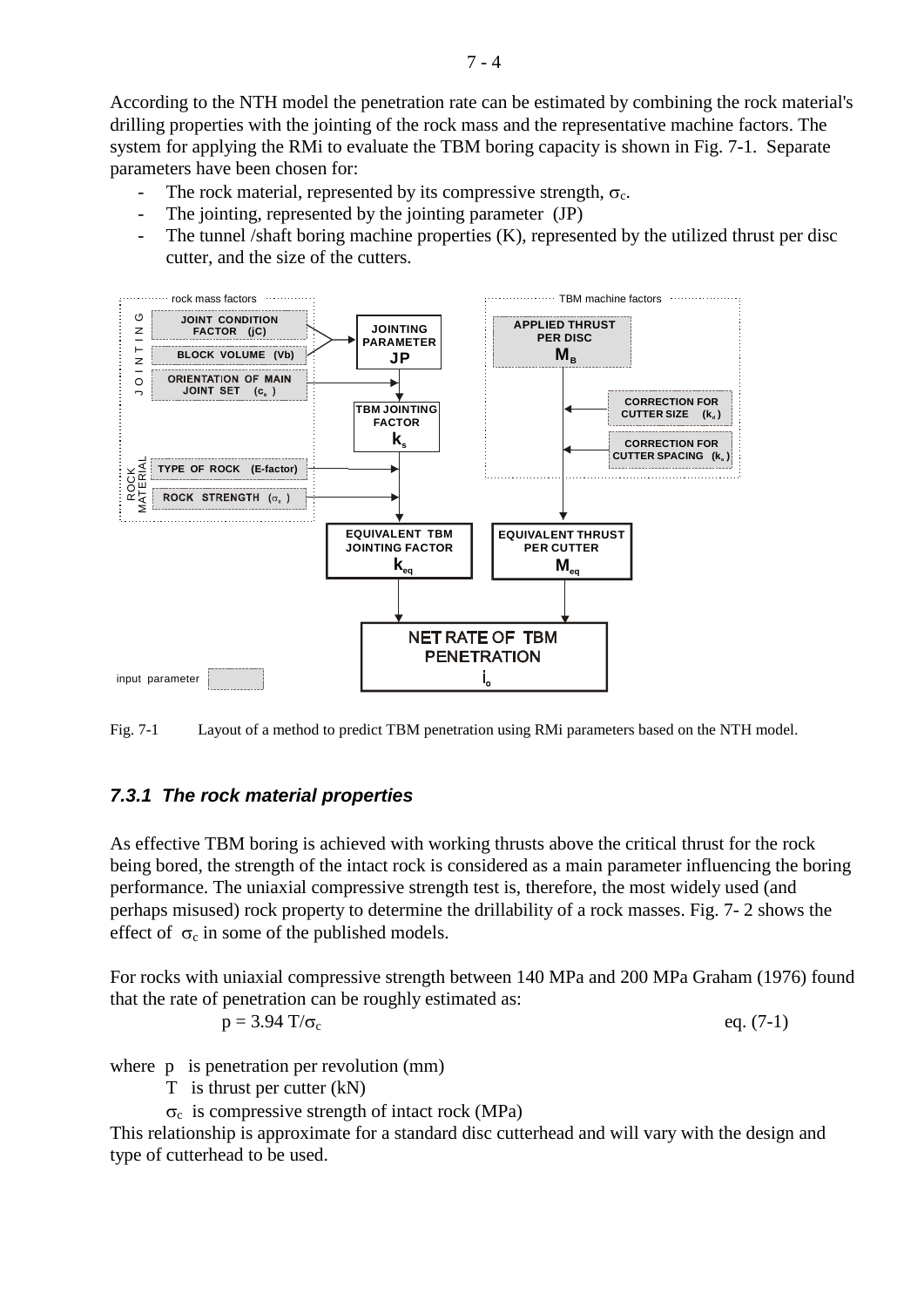

Fig. 7-2 The penetration per pass of a TBM equipped with  $15\frac{1}{2}$ " disc cutters and 164 kN thrust/cutter, found in some prediction models (from Robbins, 1980).

The compressive strength, together with other physical properties of the rock are used by the Robbins Company (now a subsidiary of Atlas Copco) for estimating the penetration rates of tunnel and raise boring machines built by the Robbins Company. This is done using computer models of performance developed within the Robbins Company. The models are theoretically derived and have been extensively checked against data from both laboratory disc cutting tests and field performance measurements.



Fig. 7-3 Correlation between drilling rate index DRI and the compressive strength of the rock (from Movinkel and Johannessen, 1986).

Though Hustrulid (1971), Graham (1976), and other authors have found some correlation between the rock compressive strength and the cutting performance, Rostami (1992) is of the opinion that, in general, the compressive strength is not a good indicator of boreability. This might be due to the fact mentioned earlier that many of the prediction models do not include the effect of jointing in their models.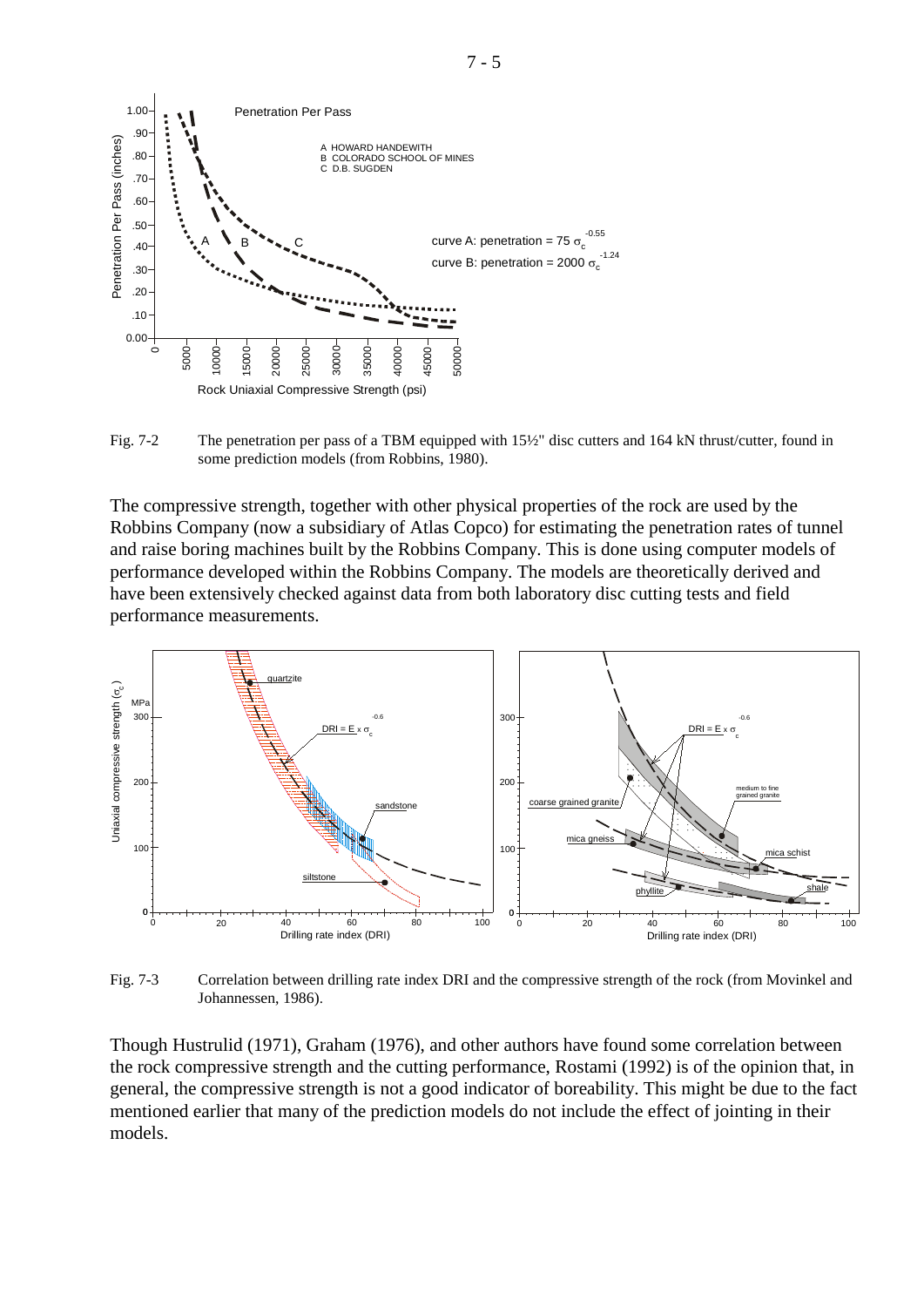As mentioned earlier, the NTH model uses the drilling rate index (DRI) to represent the properties of intact rock. The correlation between the DRI and the compressive strength of the rock material is shown in Fig. 7-3. The three dotted curves here can be expressed as

$$
DRI = E \times \sigma_c^{-0.6}
$$
 eq. (7-2)

where E is a factor representing various groups of rocks. It has the following values:

 $E = 1000$  for most non-schistose, hard rocks (compressive strength  $\sigma_c > 40 \text{ MPa}$ )

 $E = 750$  for metamorphic schists ( $\sigma_c = 30 - 150 \text{ MPa}$ )

 $E = 500$  for argillaceous rocks ( $\sigma_c = 10 - 100 \text{ MPa}$ )

### 7.3.2 The jointing features

Jointing is often the most important parameter regarding the drillability and hence on the advance of tunnel boring (Norwegian Institute of Technology, 1994). In the NTH model great emphasis is placed on joint mapping during field investigations. The model applies the following types of jointing:

- Systematically jointed rock masses:
	- $\cdot$  parallel-oriented joints <sup>1</sup> (one set),
	- $\cdot$  parallel-oriented fissures  $\frac{1}{1}$  $\frac{1}{1}$  $\frac{1}{1}$  and foliation planes or bedding planes (one set).
	- ⋅ two or more joint sets and/or fissure sets
- Massive rock masses.  $<sup>1</sup>$ </sup>

Thus, by this division some kind of joint openness, roughness and continuity has been included. The jointing factor  $(k<sub>s</sub>)$  for joints and fissures is shown in Fig. 7-4. Penetration rates are more or less proportional to the factor  $(k_s)$ , which is adjusted for other values of DRI than 49 as shown in the upper diagram in Fig. 7- 4 by curve 1 and 2.

As for other types of rock engineering, a well defined description of jointing is important as its influence is the dominating rock mass property. In the revised model of NTH (Norwegian Institute of Technology, 1994), the three-dimensional occurrence of jointing is partly included as the value of  $(k<sub>s</sub>)$  is found from

$$
k_{s\text{-tot}} = \sum k_{si} \cdot (n-1) \ 0.36 \qquad \text{eq. (7-3)}
$$

where  $k_{si}$  is the value of  $k_s$  for each joint set given in Fig. 7-4.

Although this is a significant improvement from the earlier NTH prognosis models, where only the spacing of one joint set was included, it seems that this revision does not yet fully include the effect of the three-dimensional occurrence of joints. As the degree of jointing and the jointing characteristics are not clearly defined by SINTEF, it is hardly possible to correctly convert the NTH characterization of jointing to three-dimensional block volume measurements.

*Joints* are defined as pervasive joints, which can be traced around the whole tunnel profile. They can be open (as in stress relief joints) or clay-coated with weak/smooth minerals (as calcite, chlorite).

<span id="page-5-0"></span><sup>&</sup>lt;u>.</u> <sup>1</sup> The following definitions are applied in the NTH model:

*Fissures* include discontinuous joints which only partly can be observed around the tunnel profile, in addition healed joints with low shear strength and foliation or bedding partings (as in mica schist and mica gneiss) *Massive rock* includes rock masses without joints or fissures, or with healed joints with filling of high shear

strength (for example joints filled with hydrothermal minerals as quartz, epidote, etc.)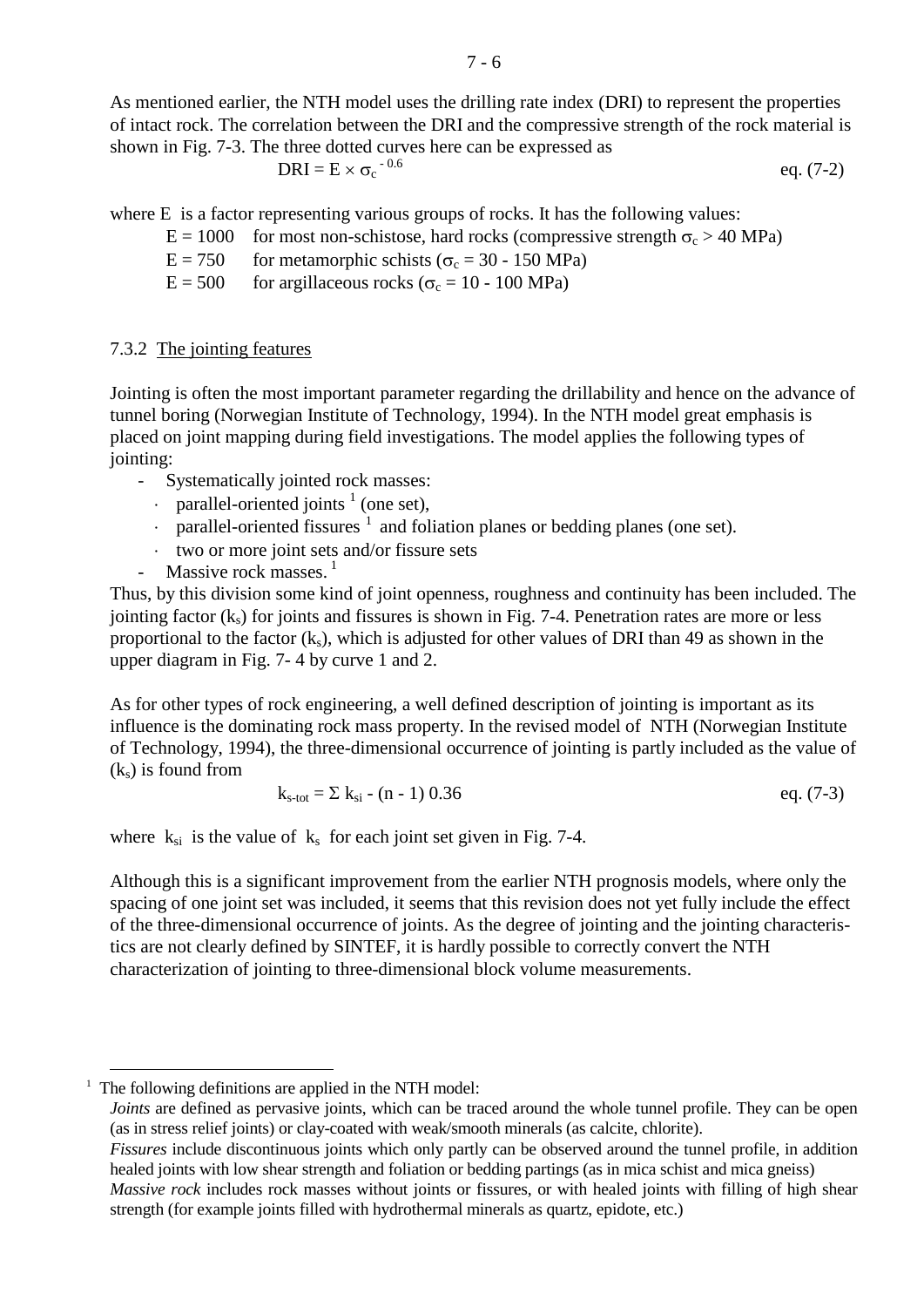

Fig. 7-4 The rating of the jointing factor  $k_s$  as a function of the spacing of joints and fissures. In the upper figure is shown the adjustment of  $k_s$  for other DRI values than 49. (from Norwegian Institute of Technology, 1994)

Eq. (A3-27)  $[Vb = \beta \times Jv^{-3}]$  has been applied in the transitions made from the NTH fissure and joint classes in Fig. 7-4. As the classes here consist of spacings related to one joint set eq. (A3-27) can be written

$$
Vb = \beta (1/S)^{-3} = \beta \times S^{3} \qquad \text{eq. (7-4)}
$$

where S is the spacing of the joints or fissures in the set.

Many of the tunnels used in the development of the NTH model have mostly one joint set. In such cases the blocks have flat (tabular) shape; this is especially the case for small joint spacings where β  $= 150 - 200$  have been used. For large spacings where possibly other joint sets may occur, β = 50 has been applied. This is shown in Table 7-2.

TABLE 7-2. THE BLOCK SHAPE FACTOR USED TO FIND BLOCK VOLUME FROM THE SPACING GIVEN IN THE NTH DISCONTINUITY CLASS

| <b>NTH</b> discontinuity class        | $0-I$ |     | $I-II$ | Н   | <b>II-III</b> | Ш   | <b>III-IV</b> | IV   |
|---------------------------------------|-------|-----|--------|-----|---------------|-----|---------------|------|
| Spacing (S) of discontinuities<br>(m) | 1.6   | 0.4 | 0.3    | 0.2 | 0.15          | 0.1 | 0.075         | 0.05 |
| Equivalent block volume $(m^3)$       | 200   | 10  | 4      | 1.5 | 0.6           | 0.2 |               |      |
| Applied block shape factor $\beta$    | 50    | 150 | 150    | 175 | 175           | 175 | 200           | 200  |

By applying the ratings for (k<sub>s</sub>) for the least favourable angle (i.e.  $\alpha = 0^{\circ}$  in Fig. 7-4) in Fig. 7-5 the following correlation has been found for common characteristics of *joints*

7 - 7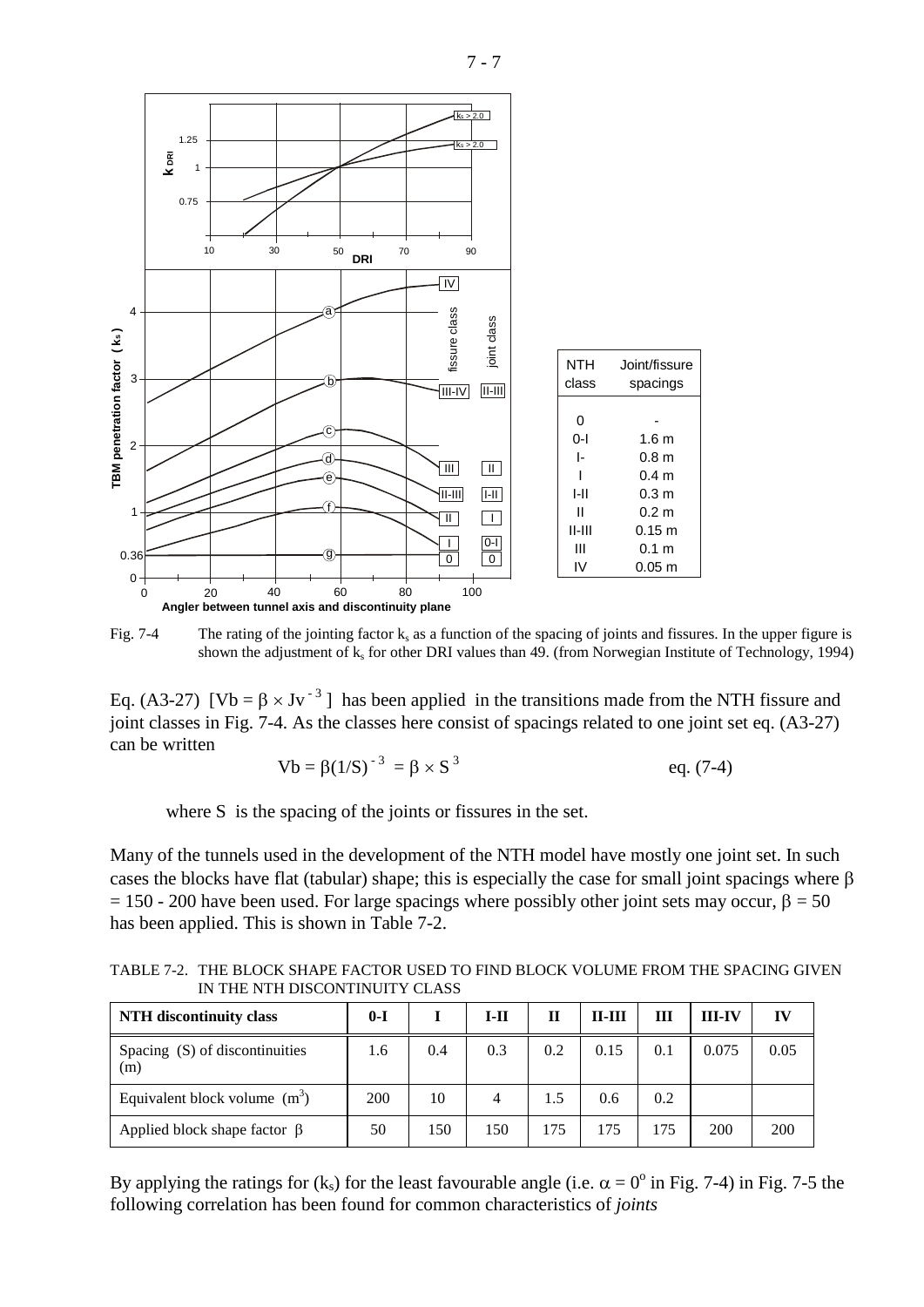$$
k_s = 1.6 c_o \times Vb^{-0.33}
$$
 eq. (7-5)

where Vb is the block volume in  $m<sup>3</sup>$ .

 $c<sub>o</sub>$  is a factor representing orientation of the main joint set. The values of  $c<sub>o</sub>$  given in Table 7-3 have been found from Fig. 7-4. The most favourable angles are for joints intersecting the tunnel at  $45 - 70^{\circ}$ .

TABLE 7-3 RATINGS OF THE JOINT ORIENTATION FACTOR FOR TBM

| angle between tunnel<br>axis and joint set | $0-15^{\circ}$ | $15 - 30^{\circ}$ | $30 - 45^{\circ}$ | $45 - 75^{\circ}$ | $75 - 90^{\circ}$                           |
|--------------------------------------------|----------------|-------------------|-------------------|-------------------|---------------------------------------------|
| average value of $c_0 =$                   |                |                   | 1.5               | 1.75              | $(c_0 = 1.75$ for Vb < 0.1 m <sup>3</sup> ) |

According to NTH the angle between a (horizontal) tunnel axis and joint plane can be found from  $\delta = \arcsin (\sin \beta_i \sin (\alpha_i - \alpha_i))$  eq. (7-6)

where  $\alpha_t$  is the strike of the tunnel,

- $\alpha_i$  is the strike of the joint, and
- $\beta_i$  is the dip of the tunnel.



Fig. 7-5 The correlation between the TBM jointing factor  $k_s$  and the block volume Vb. The  $k_s$  and the Vb values for the points a - f have been found from Fig. 7-4 and Table 7-2 respectively.

As described in Chapter 4, Section 4.2 an average joint condition factor  $jC = 1.75$  often represents common joint characteristics. This gives  $JP = 0.2 \sqrt{jC} \times Vb^D = 0.265 Vb^{0.33}$ . Thus eq. (7-5) can be expressed as

$$
k_s = 0.424 c_0 \times JP^{-1}
$$
eq. (7-7)

Similar, for *fissures* in Fig. 7-4 with assumed average joint condition factor  $\,C = 6$ , the TBM jointing factor is

$$
k_s = 0.9 \times Vb^{-0.26} \times c_o = 0.432 c_o \times JP^{-1}
$$
 eq. (7-8)

which is close to eq. (7-6) considering the degree of accuracy connected to the quality of the input data.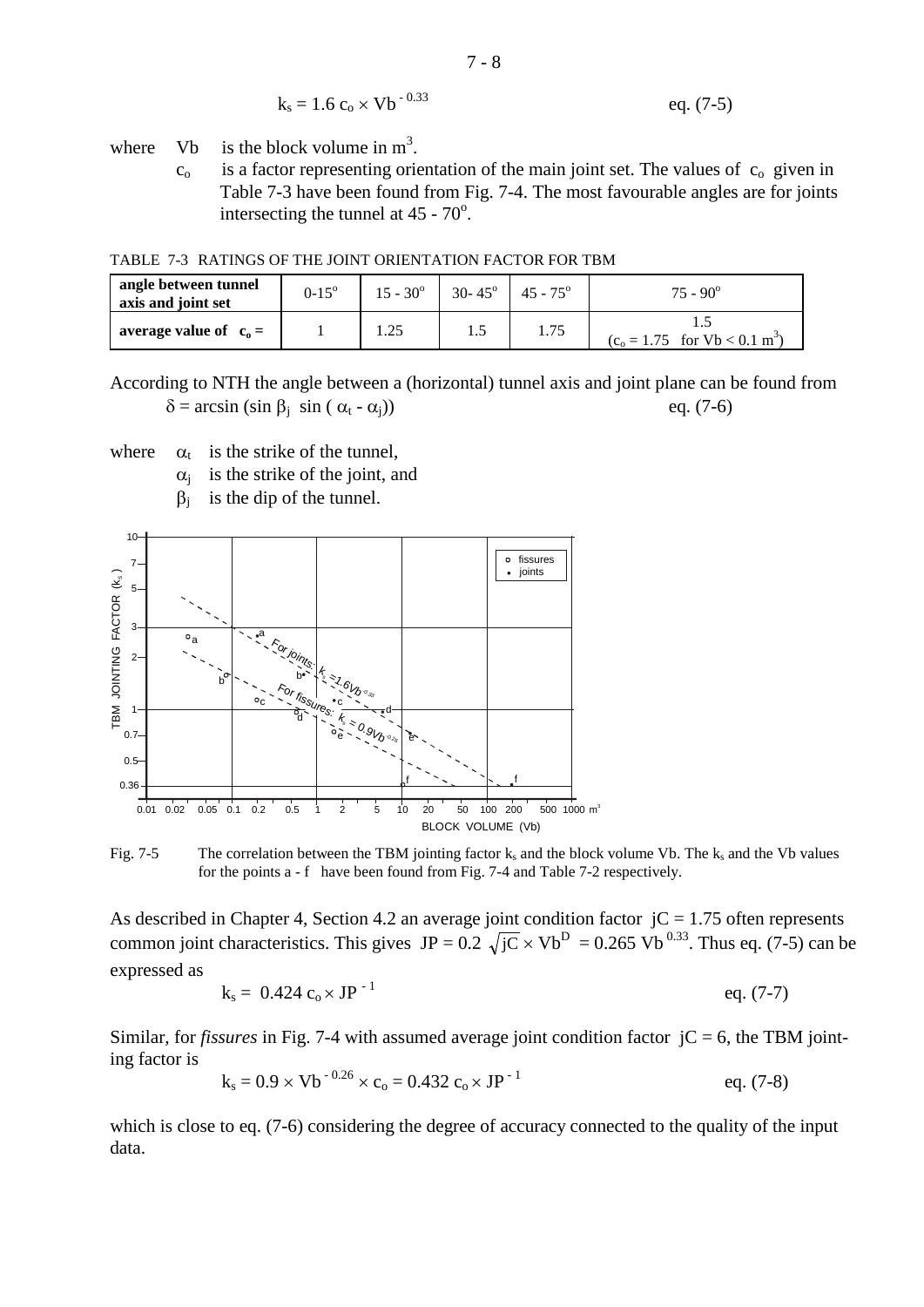The factor  $k_s$  represents, as mentioned, rocks with drilling rate index DRI = 49. For other values  $k_s$ is adjusted by a factor  $(k_{\text{DR1}})$  as given in the upper diagram in Fig. 7-4. An average expression for the two curves, curve 1 and 2, is

$$
k_{DRI} = 0.14 \sqrt{DRI}
$$
eq. (7-9)

Using eq. (7-7) and (7-8) the 'equivalent TBM jointing factor' can be expressed as  $k_{eq} = k_s \times k_{DRI} = (0.43 \text{ c}_o \times JP^{-1})(0.14 \sqrt{DRI})$ . As  $DRI = E \times \sigma_c^{-0.6}$  (see eq. (7-2)), the 'equivalent TBM jointing factor' for *jointed* rock masses is

$$
k_{\text{eq}} = (0.43 \text{c}_{\text{o}} \times \text{JP}^{\text{-1}})(0.14 (E \times \sigma_{\text{c}}^{\text{-0.6}})^{0.5}) = \frac{0.06 \text{c}_{\text{o}} \sqrt{E}}{\text{JP} \times \sigma_{\text{c}}^{\text{-0.3}}}
$$
 eq. (7-10)

For *massive* rock masses (Vb > approx. 10  $m<sup>3</sup>$ ) the rock properties, expressed as DRI, have a relatively stronger influence on the TBM performance. This is expressed in curve 1 in the upper diagram in Fig. 7-4. By applying eq. (7-2) this curve can mathematically be expressed as

$$
k_{\text{DRI}} = 0.06 \text{ DRI}^{0.72} = 0.06 \text{ (E} \times \sigma_c^{-0.6})^{0.72} = 0.06 \text{ E}^{0.72} \times \sigma_c^{-0.43}
$$
 eq. (7-11)

As  $k_s = 0.36$  (see Fig. 7-4) the 'equivalent TBM jointing factor' for *massive* rock is <sup>[2](#page-8-0)</sup>  $k_{eq} = k_s \times k_{DRI} = 0.36$  (0.06  $E^{0.72} \times \sigma_c^{-0.43}$ ) = 0.022  $E^{0.72} \times \sigma_c$  $eq. (7-12)$ 

#### *7.3.3 Assessment of the net advance of boring*

The penetration rate  $(i_0)$  per revolution is found from the equivalent TBM jointing factor  $(k_{eq})$  and the equivalent thrust per cutter  $(M_{eq})$  in Fig. 7-6. This factor is for cutter diameter 483 mm (19) inches) and a mean cutter spacing 70 mm. For diverging cutter dimensions the equivalent thrust is found from

$$
M_{eq} = M_B \times k_d \times k_a \qquad \qquad eq. (7-13)
$$

where  $M_B$  is the applied thrust per disc (given in kN),

 $k_d$  is the correction factor for cutter diameter as given in Fig. 7-7, and

 $k_a$  is the correction factor for cutter spacing as given in Fig. 7-8.

These correction factors can also be found from the expressions

 $k_d = 2.35 - 0.0028$  D<sub>c</sub> eq. (7-14)  $k_a = 1.35 - 0.005 S_c$  eq. (7-15)

 $(D_c)$  is the cutter diameter, and  $S_c$  is the spacing between the cutters.)

The net advance rate (in m/h) is found from

-

$$
I = i_0 \times RPM \times 60/1000
$$
eq. (7-16)  
where the value of  $i_0$  is found from Fig. 7-6.  $i_0$  can also be calculated using  
 $i_0 = F \times k_{eq}^G$  (mm/rev.)  
where  $F = 0.0015 M_{eq}^{1.5}$  and  $G = 30 k_{eq}^{-0.5} \times M_{eq}^{-0.8}$  (for  $k_{eq} < 3.5$ )<sup>3</sup>

<span id="page-8-0"></span><sup>&</sup>lt;sup>2</sup> If JP =1 is applied in eq. (7-9), the following expression is found:  $k_{eq} = 0.022 \sqrt{E} \times \sigma_c^{-0.3}$ Its difference from eq. (7-11) is small.

<span id="page-8-1"></span><sup>&</sup>lt;sup>3</sup> A rough extrapolation of Fig. 7-6 gives  $i_0 = 0.03$  M  $\times$  k<sub>eq</sub><sup>0.18</sup> for k<sub>eq</sub>  $\geq$  3.5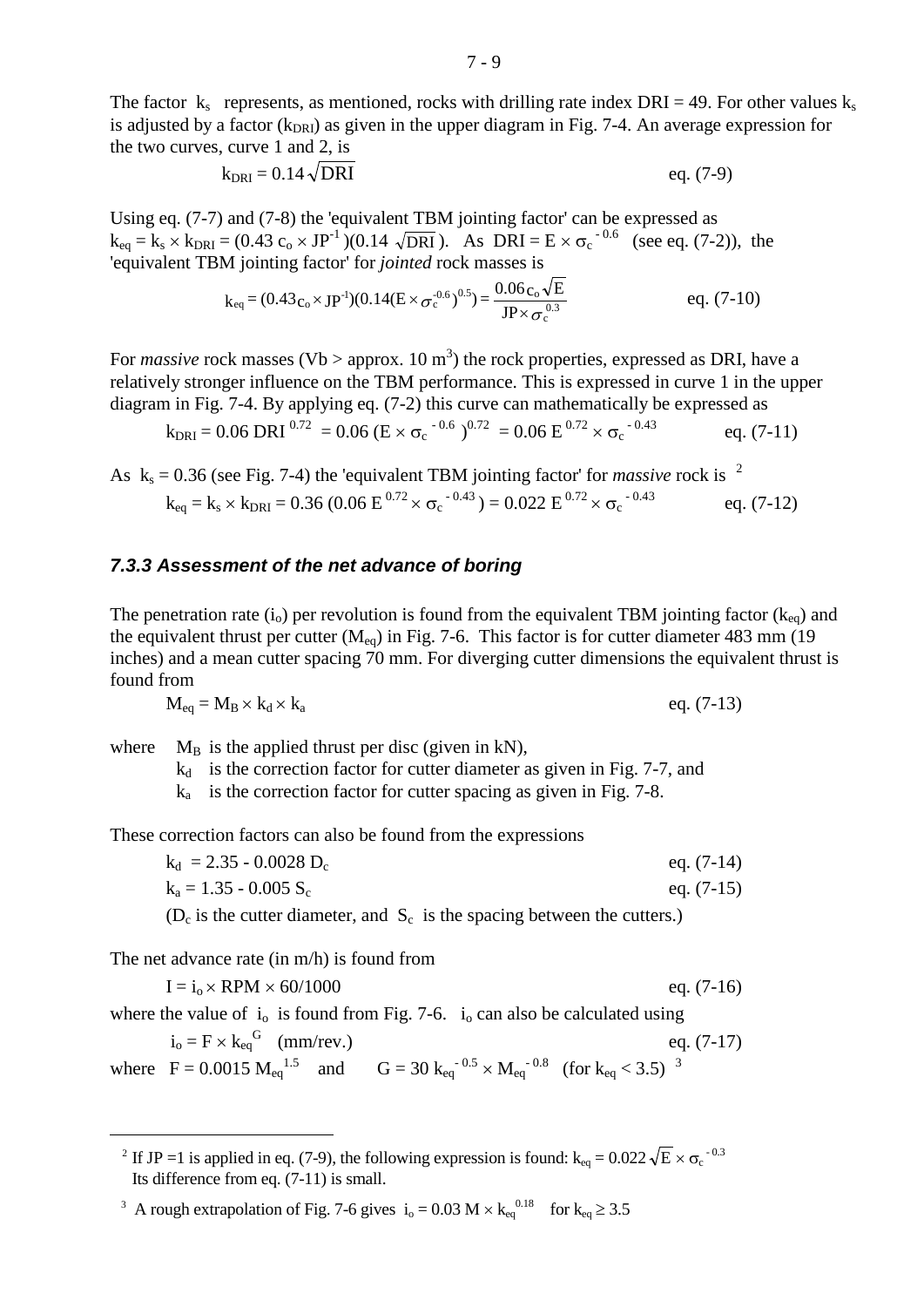



Fig. 7-6 The influence of jointing on the TBM boring (from Norwegian Institute of Technology, 1994).



Fig. 7-7 Correction factor  $k_d$  for the size of the cutters (from Norwegian Institute of Technology, 1994)



Fig. 7-8 Correction factor  $k_a$  for the mean spacing of the cutters. (from Norwegian Institute of Technology, 1994).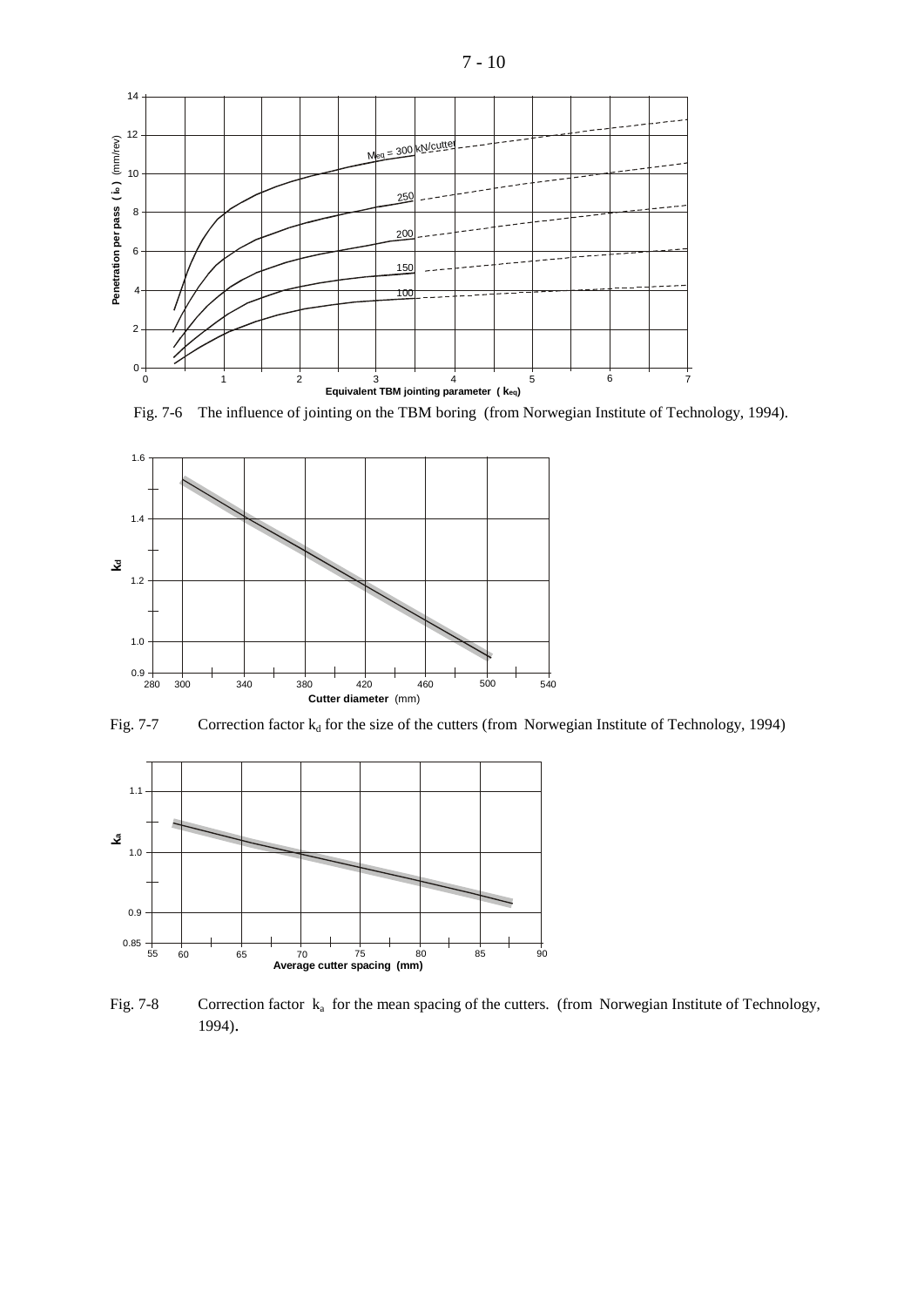## *7.3.4 Example*

The following data have been given on rock mass conditions and TBM factors:

| <b>Evaluations made:</b>                                                                                                        |  |  |  |  |  |
|---------------------------------------------------------------------------------------------------------------------------------|--|--|--|--|--|
| Assumed compressive strength $\sigma_c = 80 \text{ MPa}$ ,<br>For mica schist the rock factor $E = 750$ (eq. (7-2)              |  |  |  |  |  |
| <b>Block volume</b><br>$Vb = \beta \times Jv^{-3} = 200 (1/0.2)^{-3} = 1.6$ m <sup>3</sup><br>$(eq. (A3-27)$                    |  |  |  |  |  |
| Joint condition factor:<br>$jC = jL \times jR/jA = 3 \cdot 2/1 = 6$<br>$(eq. (4-8)$                                             |  |  |  |  |  |
| TBM joint orientation factor $c_0 \approx 1.5$<br>$(Table 7-3)$                                                                 |  |  |  |  |  |
|                                                                                                                                 |  |  |  |  |  |
| Correction factor: $k_a = 0.975$<br>(Fig. 7-9) or eq. $(7-15)$<br>$(Fig. 7-10)$ or eq. $(7-14)$<br>Correction factor: $k_d = 1$ |  |  |  |  |  |
|                                                                                                                                 |  |  |  |  |  |

*Calculations:*

The joining parameter in RMi is  
\n
$$
JP = 0.2\sqrt{jC} \times Vb^{D} = 0.55
$$
\n(eq. (4-4))  
\nwhere D = 0.26 for jC = 6 (eq. (4-5))

The 'equivalent TBM jointing factor' for jointed rock masses is

$$
k_{eq} = (0.06c_o \sqrt{E})/(JP \times \sigma_c^{0.3}) = (0.06 \times 1.5 \sqrt{750})/(0.55 \times 80^{0.3}) = 1.2
$$
 (eq. (7-10))

The equivalent thrust per cutter

$$
M_{eq} = M_b \times k_a \times k_d = 290 \times 1 \times 0.975 = 283 \text{ kN} \tag{eq. (7-13)}
$$

Using  $M_{eq}$  and  $k_{eq}$  the penetration is

$$
i0 = 7.8 mm/rev
$$
 (Fig. 7-6)  
(or 
$$
i0 = 7.7 mm/rev
$$
 when eq. (7-17) is applied)

The net boring rate is then

$$
I = io \times RPM \times 60/1000 = 7.8 \times 11.1 \times 60/1000 = 5.2 \text{ m/h}
$$
 (eq. (7-16))

As all calculations shown in the example above can be performed using equations given in the text, a spreadsheet has been developed as shown in Table 7-4. The same input values as used in the example have been used.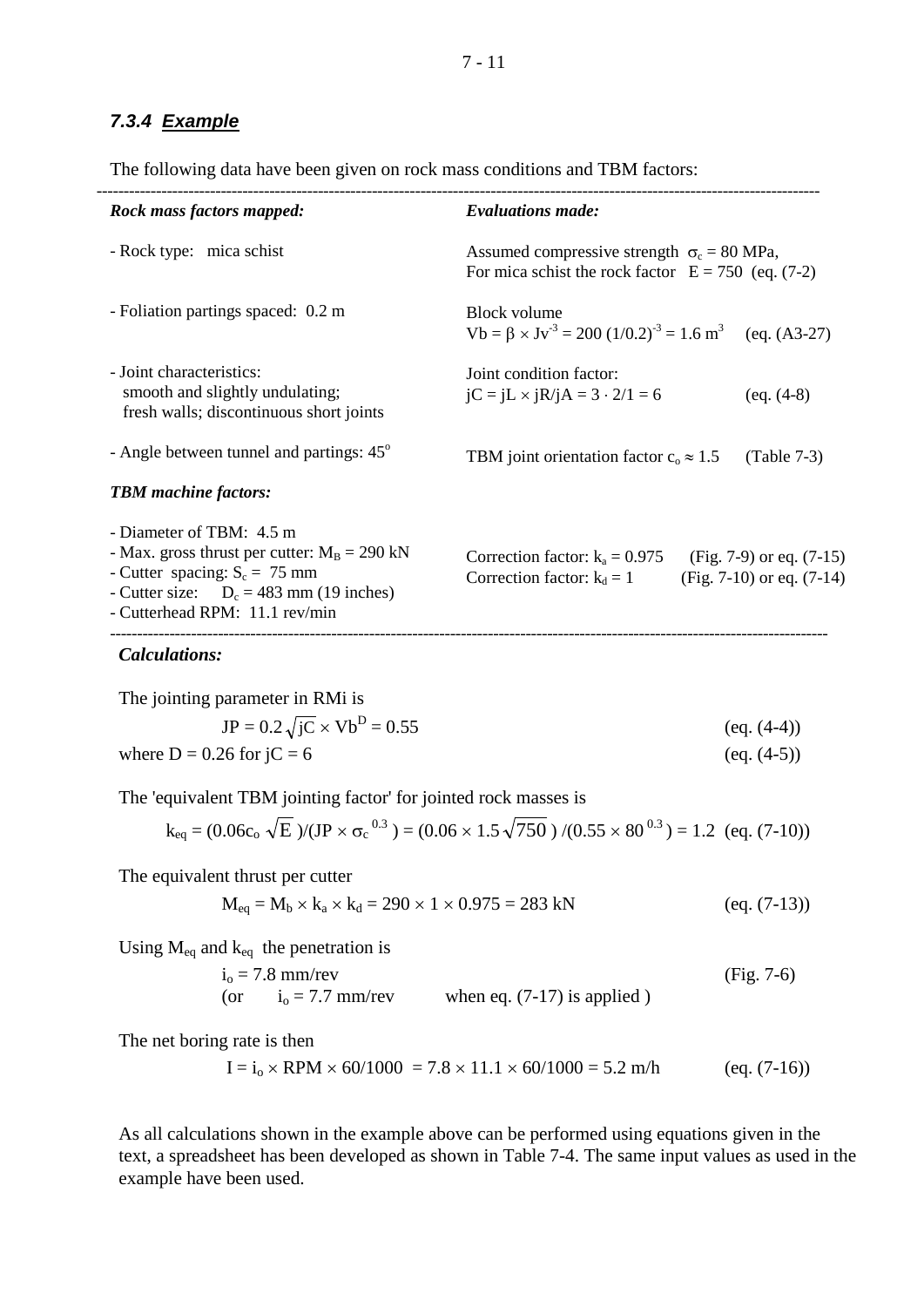#### 7 - 12

#### Table 7-4 THE BORING PENETRATION RATE CAN BE CALCULATED APPLYING A SPREADSHEET USING THE EQUATIONS DEVELOPED

| <b>ESTIMATING TBM PENETRATION RATE</b><br>(valid for disc cutters)                                                      |                                                                                             |             |             |        |                      |                     |            |  |
|-------------------------------------------------------------------------------------------------------------------------|---------------------------------------------------------------------------------------------|-------------|-------------|--------|----------------------|---------------------|------------|--|
| Tunnel:                                                                                                                 |                                                                                             |             |             |        |                      |                     |            |  |
| <b>INPUT TBM PARAMETERS</b><br>TBM type:                                                                                |                                                                                             |             |             |        |                      | <b>CALCULATIONS</b> |            |  |
| TBM diameter = $4,5$                                                                                                    | Spacing between cutters $Sc =$<br>m                                                         | 75          | mm          |        |                      | Reference           |            |  |
| Number of cutters =                                                                                                     | $RPM = 11,1$<br>Cutter diameter $Dc =$                                                      |             | 483         | mm     | $E =$                | 750                 | eq. (7-2)  |  |
|                                                                                                                         |                                                                                             |             |             |        | $f_s =$              | 0,760               | eq. (4-7)  |  |
| <b>INPUT PARAMETERS</b>                                                                                                 | Location:<br>example                                                                        |             | $is =$      | 1,0    | Table 4-3            |                     |            |  |
|                                                                                                                         |                                                                                             | Rock:       | mica schist |        | $iw =$               | 1,5                 | Table 4-4  |  |
| Rock group $ 1 $ = non-shistose hard rock, $2$ = metamorphic schist, $3$ = argillaceous rock]                           | 2                                                                                           |             | $iL =$      | 4,0    | Table 4-8            |                     |            |  |
| Compressive strength of rock                                                                                            | (MPa)                                                                                       | $\sigma_c$  | 80          |        | $iA =$               | 1,0                 | Table 4-6  |  |
| Joint size                                                                                                              | [very short, short, medium, long]                                                           |             | short       |        | $\overline{C}$ =     | 6,00                | eq. (4-2)  |  |
| Joint continuity                                                                                                        | [cont(inuous), discont(inuous)]                                                             |             | discont     |        | $JP =$               | 0,553               | eq. (4-4)  |  |
| Joint surface condition                                                                                                 | [smooth, slightly rough, rough, very rough]                                                 |             | smooth      |        | $RMi =$              | 44,256              | eq. (4-1)  |  |
| Joint planarity                                                                                                         | [planar, slightly (undulating), undul(ating), stepped]                                      | slightly    |             | $Db =$ | 0.197                | eq. (6-8)           |            |  |
| Possible coating on joint wall                                                                                          | [none, sand, clay]                                                                          |             | none        |        | $C_0 =$              | 1,5                 | Table 7-3  |  |
| Possible filling in joint                                                                                               | [none, sand, clay, thick clay]                                                              |             |             |        | Structure:           | jointed             |            |  |
| <b>Block volume</b>                                                                                                     | (m <sup>3</sup> )                                                                           | Vb          | 1,60        |        | $k_{eq}$ massive     |                     | eq. (7-12) |  |
| <b>Block shape</b>                                                                                                      | [compact, long, flat, very (flat or long)]                                                  |             | very        |        | $k_{eq}$ jointed 1,2 |                     | eq. (7-10) |  |
|                                                                                                                         | Orientation " of main joint set   [fav(ourable); fair; unfav(ourable); very unfav(ourable)] |             |             |        | $M_{eq} =$           | 282                 | eq. (7-13) |  |
| Applied thust per cutter                                                                                                | (kN)                                                                                        | $M_{\rm R}$ | 290         |        | $kd =$               | 0,998               | eq. (7-14) |  |
|                                                                                                                         |                                                                                             |             |             |        | $ka =$               | 0,975               | eq. (7-15) |  |
| <b>CALCULATIONS</b>                                                                                                     |                                                                                             |             |             |        | F                    | 7,11                | eq. (7-17) |  |
| Penetration rate per revolution<br>(mm/rev)<br>$i_{\circ} =$                                                            |                                                                                             |             | 7,70        |        | G                    | 0,45                | eq. (7-17) |  |
| Penetration rate per hour                                                                                               | ( m/h )                                                                                     | l =         | 5,13        |        |                      |                     |            |  |
| [Orientation: 0-15° = very unfav(ourable); 15-30° = fair; 30-45° and 75 - 90° = fav(ourable); 45-75° = very favourable] |                                                                                             |             |             |        |                      |                     |            |  |

# *7.3.5 Discussion of the RMi method for TBM penetration assessment*

Rock mass conditions and TBM data from two tunnel projects have been compiled in Appendix 8, and advance rates have been calculated using the method developed in the foregoing. The results are shown in Fig. 7-9.

Although it can be said that there is a generally fair connection between the calculated and the real data, there are few calculated advance rates, which are the same as those experienced in the field. For some locations the calculated results diverge up to approximately 50% from the boring rate experienced. There may be several reasons for this, the main being:

- 1. The 'RMi method' and the combination of data may have limitations,
- 2. The input data on ground conditions may be inaccurate
- 3. The registration of measured boring rates and applied thrust may be inaccurate.

Ad. 1.As the RMi method is developed from the NTH model, it has the same structure. Therefore, they both suffer from possible deficiencies in the selection of parameters and how they are structured.

There are also uncertainties connected to the development of the RMi method where transition from one-dimensional spacings applied in the NTH model to three-dimensional block size applied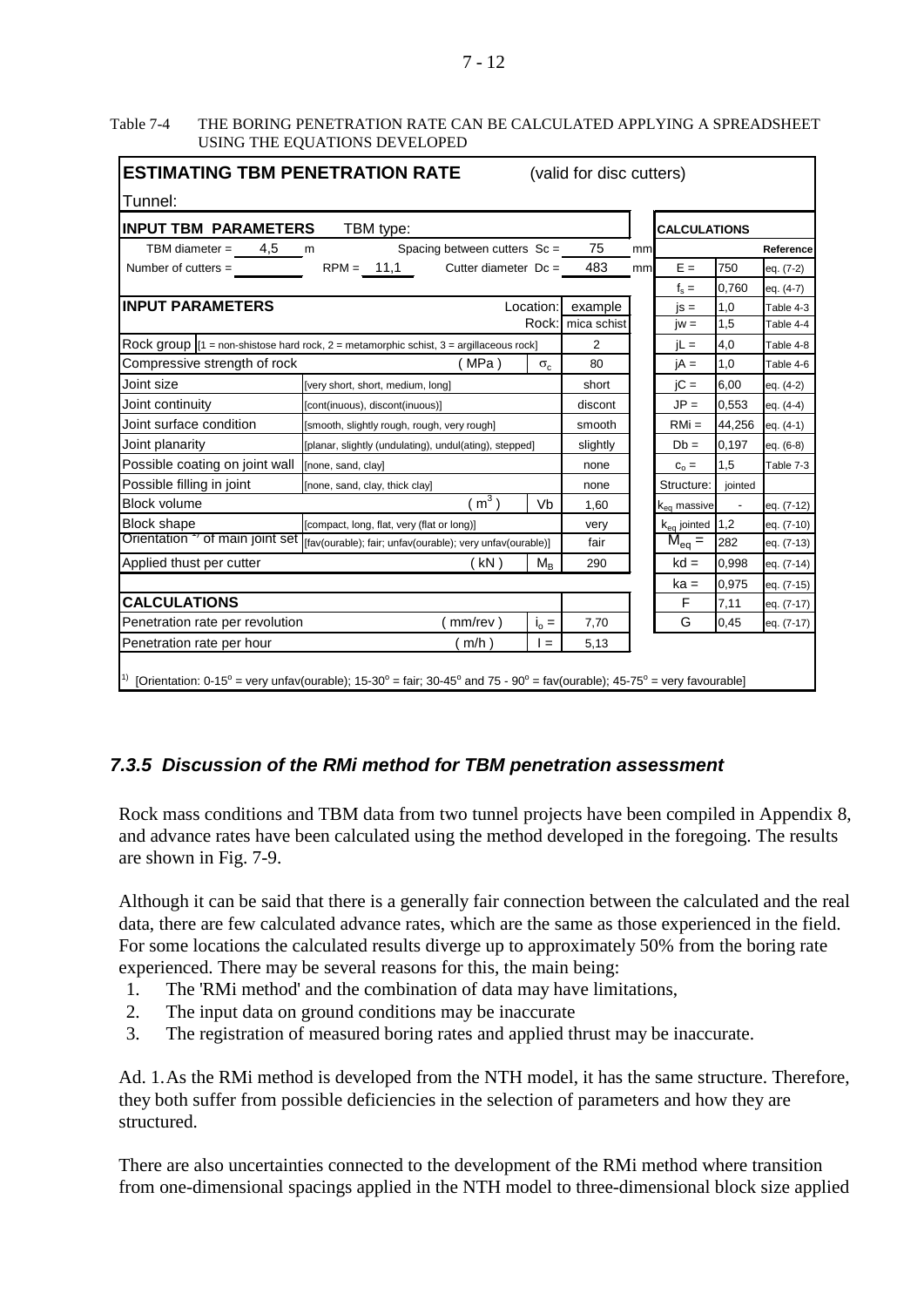in RMi. The assumed value of  $\beta = 100 - 200$  for the block shape factor here may cause additional inaccuracy in the RMi method. Fig. 7-9 shows, however, that the calculations carried out by the 'RMi method' generally give more accurate results than the NTH model.

In the NTH model the drilling rate index (DRI) represents the properties of the rock material. The determination of this feature, which has to be measured in the laboratory, is time-consuming and costly. Therefore, average values of this parameter have to be applied which do not include variation in the rock



Fig. 7-9 The calculated and real TBM boring advance using the NTH model and the 'RMi method'.

Ad. 2. It is very difficult to characterize and apply the great variations in rock mass properties in a simple model or method. Often, rapid changes occur in the rock properties as well as in the jointing features as described in Section 3 in Chapter 3. Hence, simplifications of the real conditions using average values may introduce errors.

In addition, there may be errors connected to the way descriptions and characterizations are performed and how they are quantified. The use of block volume as the measure of the degree of jointing causes a problem where the joints do not delimit defined blocks. This happens when only one or two joint sets occur, for instance in schistose rocks (such as mica schist and mica gneiss) without other discontinuities than foliation partings. In such cases an equivalent block volume has been estimated applying eq. (7-4) with a block shape factor  $\beta$  = 100 - 200. (Using β = 100 instead of β = 200 gives an error in k<sub>eq</sub> of only 14%.) Other methods to calculate equivalent block volume are described in Appendix 3, Section 3.2.3.

Errors may also be introduced in the laboratory tests. Farmer and Kemeny (1992) write that apart from a few simple physical property tests, virtually none of the methods used in rock testing give reliable data. Testing of small samples introduces in addition significant scale effects. The error from the compressive strength in the TBM advance calculation is reduced